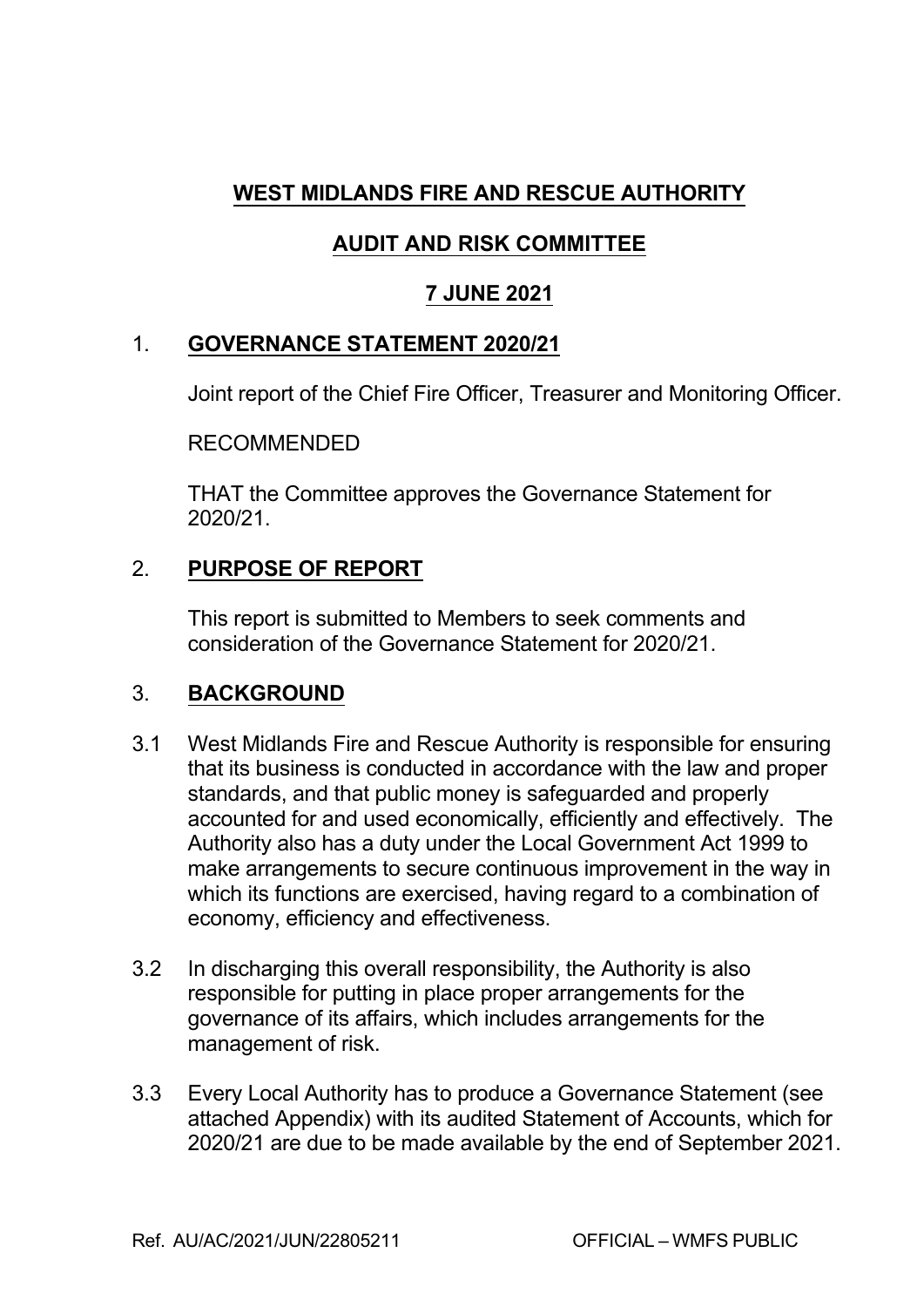3.4 The Governance Statement is designed to manage risk to a reasonable level rather than to eliminate all risk of failure to achieve policies, aims and objectives; it can therefore only provide reasonable and not absolute assurance of effectiveness. The Governance

Statement is based on an ongoing process designed to identify and prioritise the risks to the achievement of the Authority's policies, aims and objectives to evaluate the likelihood of those risks being realised and the impact should they be realised and to manage them efficiently, effectively and economically.

3.5 The Statement is signed by the Chair of the Authority and the Chief Fire Officer who have a responsibility to ensure that the document is supported by reliable evidence and accurately reflects the Authority's internal control environment. The Governance Statement has operated throughout the year ended 31 March 2021 and up to date of the approval of the annual report and accounts.

# 4. **EQUALITY IMPACT ASSESSMENT**

In preparing this report an initial Equality Impact Assessment is not required and has not been carried out because the matters contained in this report do not relate to a policy change.

## 5. **LEGAL IMPLICATIONS**

The Authority has a duty under the Local Government Act 1999 to make arrangements to secure continuous improvement in the way in which its functions are exercised, having regard to a combination of economy, efficiency and effectiveness. As part of this it has to produce a Governance Statement.

## 6. **FINANCIAL IMPLICATIONS**

There are no direct financial implications arising from this report.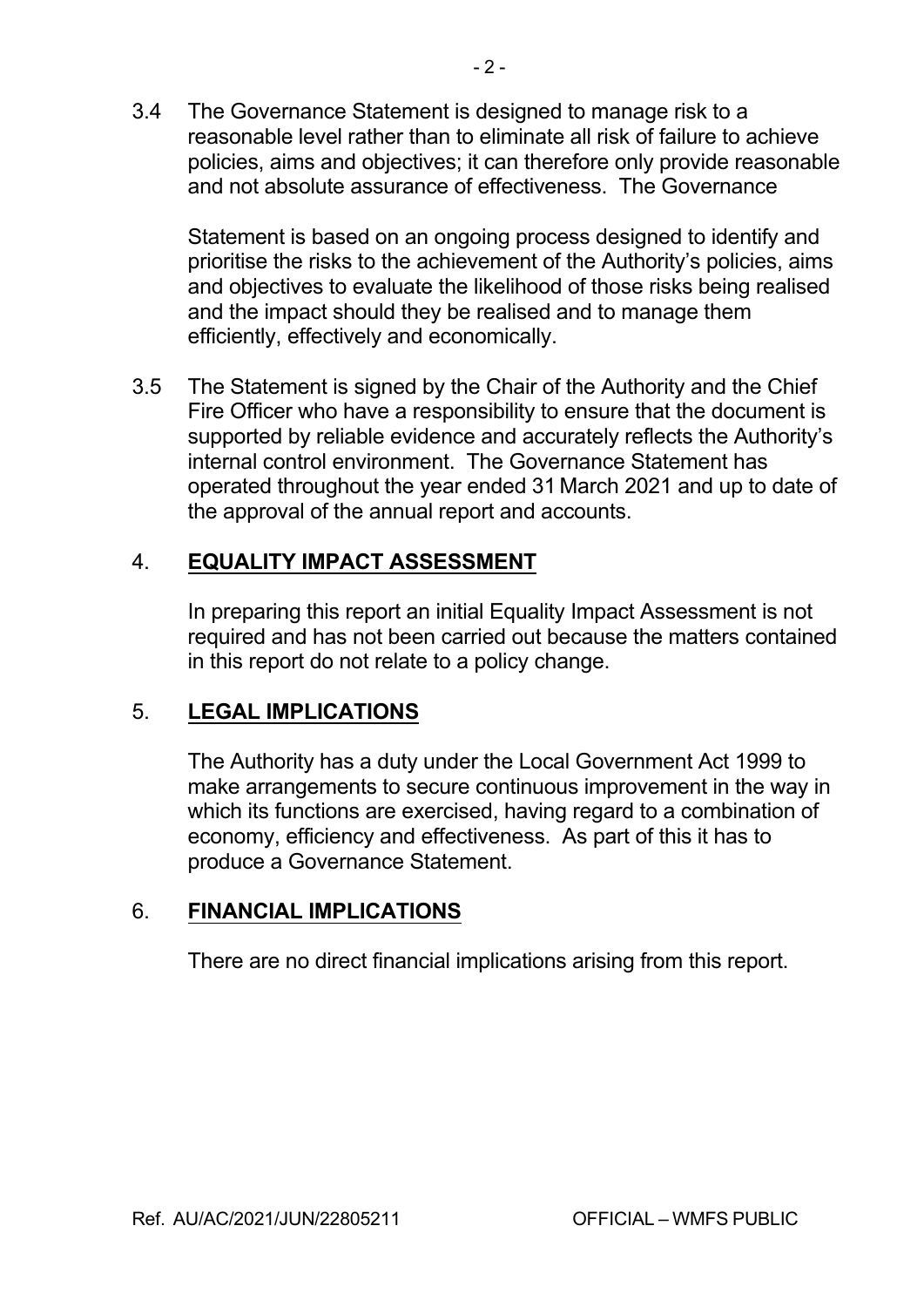# **BACKGROUND PAPERS**

None.

The contact officer for this report is Deputy Chief Fire Officer Wayne Brown, 0121 380 6907.

PHIL LOACH MIKE GRIFFITHS SATINDER SAHOTA CHIEF FIRE OFFICER TREASURER MONITORING **OFFICER**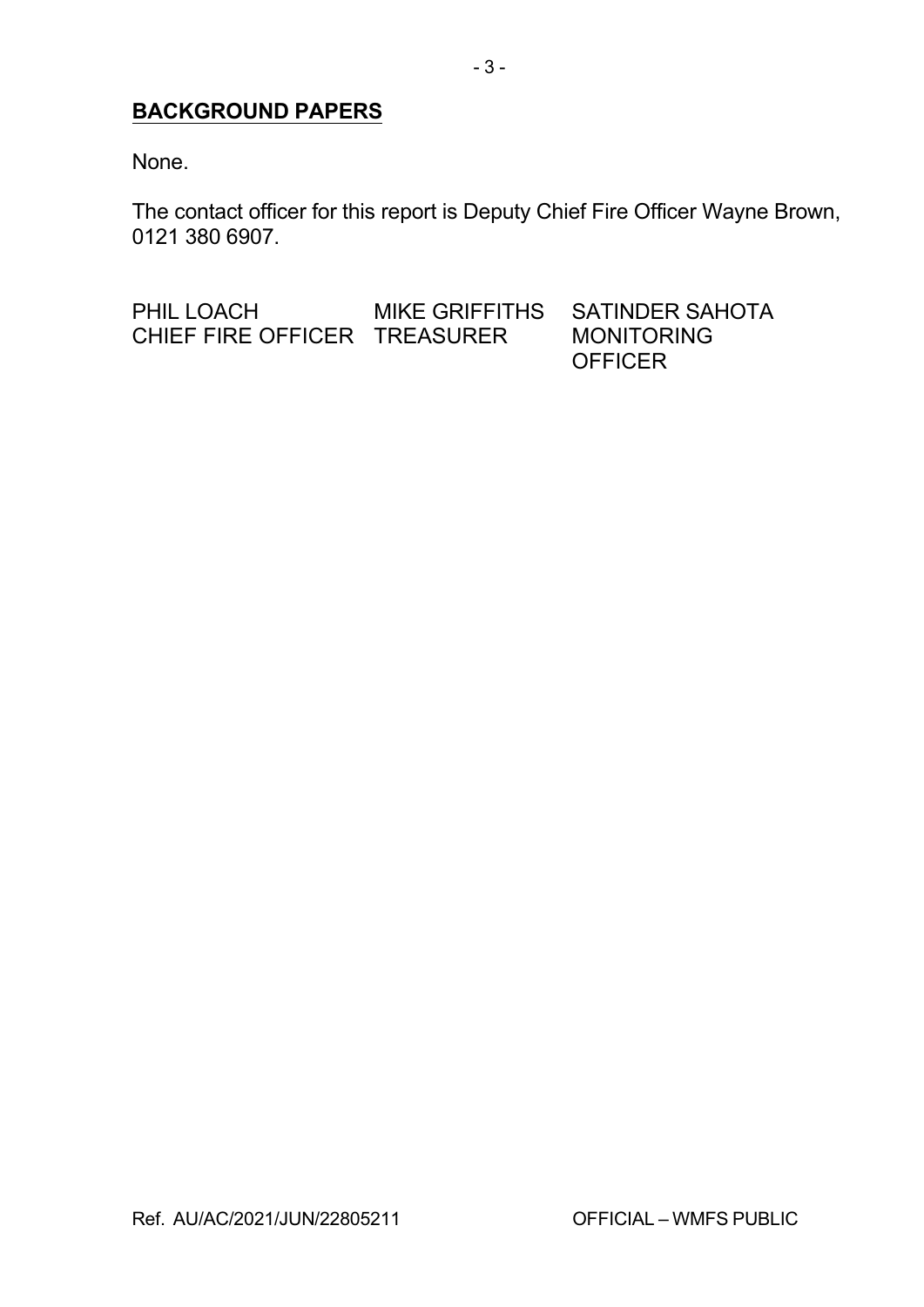### **ANNUAL GOVERNANCE STATEMENT**

### **1. Scope of Responsibility**

- 1.1 West Midlands Fire and Rescue Authority is responsible for ensuring that its business is conducted in accordance with the law and proper standards, that public money is safeguarded and properly accounted for. The Authority also has a duty under the Local Government Act 1999 to make arrangements to secure continuous improvement in the way in which its functions are exercised, having regard to a combination of economy, efficiency and effectiveness.
- 1.2 In discharging this duty, the Authority is also responsible for putting in place proper arrangements for the governance of its affairs which facilitates the effective exercise of the Authority's functions and which includes arrangements for the management of risk.
- 1.3 The Authority has complied with the code of corporate governance which is consistent with the principles of the revised CIPFA/SOLACE Framework 2016 published by CIPFA in association with the International Federation of Accountants (IFAC) – Delivering Good Governance in Local Government. The Authority has also complied with the requirements of CIPFA's statement on the role of the Chief Financial Officer in Local Government. This Annual Governance Statement explains how the Authority has complied with the code and also meets the requirements of Accounts and Audit (England) Regulations 2015, regulation 6 which require the Authority to prepare an Annual Governance Statement.

### **2. The Purpose of the Governance Framework**

- 2.1 The governance framework comprises the systems and processes, culture and values by which the Authority is directed and controlled and its activities through which it accounts to and engages with the community. It enables the Authority to monitor the achievement of its strategic objectives and to consider whether those objectives have led to the delivery of appropriate, value for money services.
- 2.2 The system of internal control is a significant part of the framework and is designed to manage risk to a reasonable level. It cannot eliminate all risk of failure to achieve policies, aims and objectives and can, therefore, only provide reasonable and not absolute assurance of effectiveness. The system of internal control is based on an ongoing process designed to identify and prioritise the risks to the achievement of the Authority's policies, aims and objectives, to evaluate the likelihood and potential impact of those risks being realised and the impact should they be realised and to manage them efficiently, effectively and economically.
- 2.3 The governance framework has been in place for the year ended 31<sup>st</sup> March 2021 and up to the date of the approval of the annual report and statement of accounts.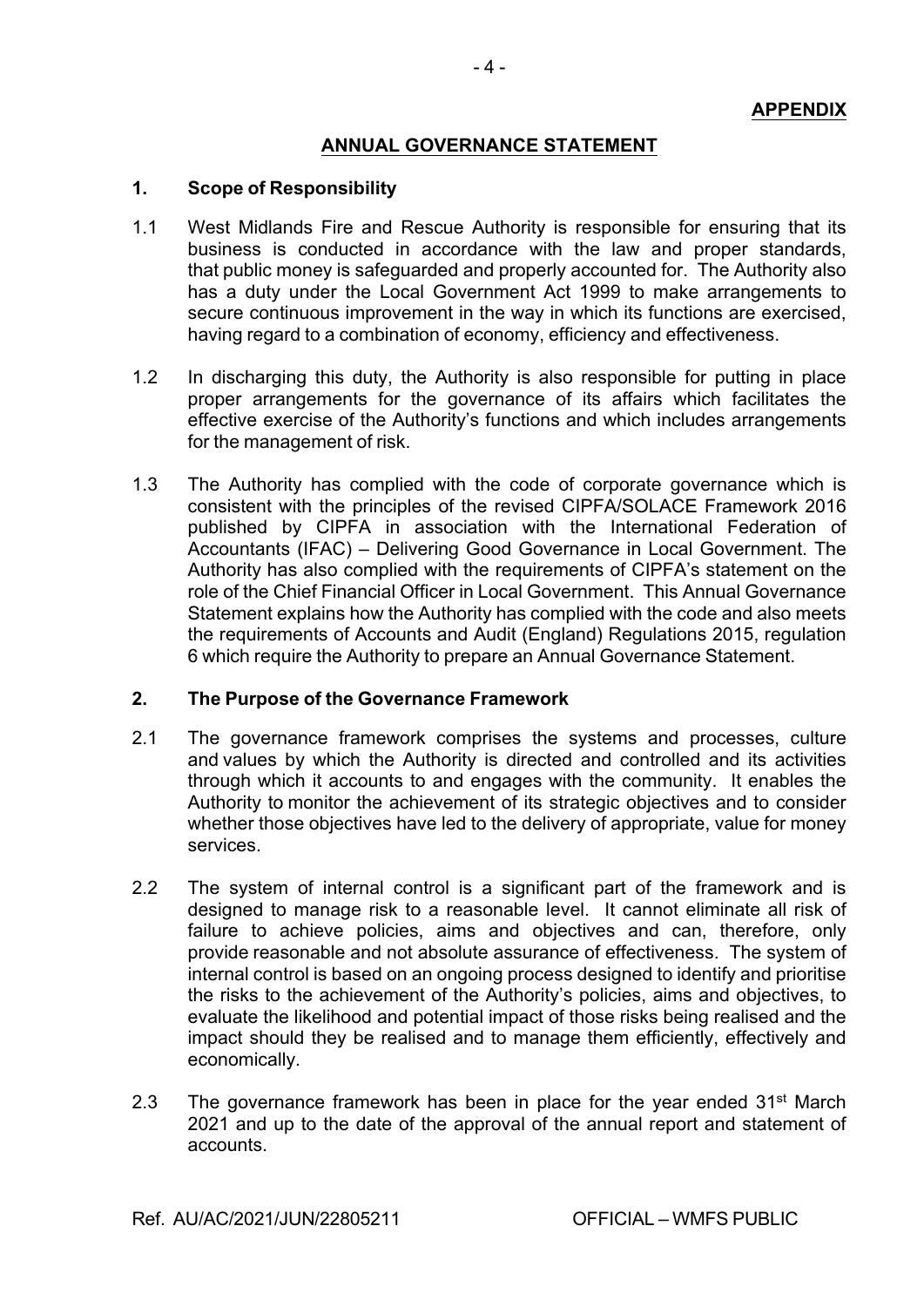### **3. The Governance Framework**

The key elements of the systems and processes that comprise the Authority's governance arrangements include the following (adjustments required due to the Covid-19 pandemic are reflected in paragraph 5.11):-

- 3.1 The Authority has produced a Corporate Strategy setting out its objectives and there is regular performance monitoring in which achievement of the Authority's objectives is measured and monitored.
- 3.2 The Authority has established clear channels of communication with the community and stakeholders regarding the production of the Annual Report and consultation on the key priorities of the Service. This also encourages open communication.
- 3.3 The Authority facilitates policy and decision-making via regular Policy Planning Forums and Authority meetings. An Audit and Risk Committee provides independent assurance to the Authority on risk management and internal control and the effectiveness of the arrangements the Authority has for these matters. The constitution of the Committees including the terms of reference is reviewed annually and available on the Internet.
- 3.4 The Authority ensures compliance with established strategies, procedures, laws and regulations – including risk management. The Authority also maintains and reviews regularly its code of conduct and whistle blowing policy. There is a comprehensive induction programme in place and information regarding strategies and procedures are held on the intranet, which continues to be developed. The Authority has a strong Internal Audit function and established protocols for working with External Audit.
- 3.5 West Midlands Fire and Rescue Authority will continue to enhance and strengthen its internal control environment through the review of current policies and procedures.
- 3.6 The Authority has corporate risk management arrangements in place which are supported by an approved Risk Management Strategy enabling Managers and other senior officers to identify, assess and prioritise risks within their own work areas which impact on the ability of the Authority and its services to meet objectives. To consider the effectiveness of the Authority's risk management arrangements is a specific term of reference for the Audit and Risk Committee and risk management is a specific responsibility of both the Chair and Vice Chair.
- 3.7 The Authority's Corporate Risk Register identifies the principal risks to the achievement of the Authority's objectives and assesses the nature and extent of those risks (through assessment of likelihood and impact). The Register identifies risk owners whose responsibility includes the identification of controls and actions to manage them efficiently, effectively and economically.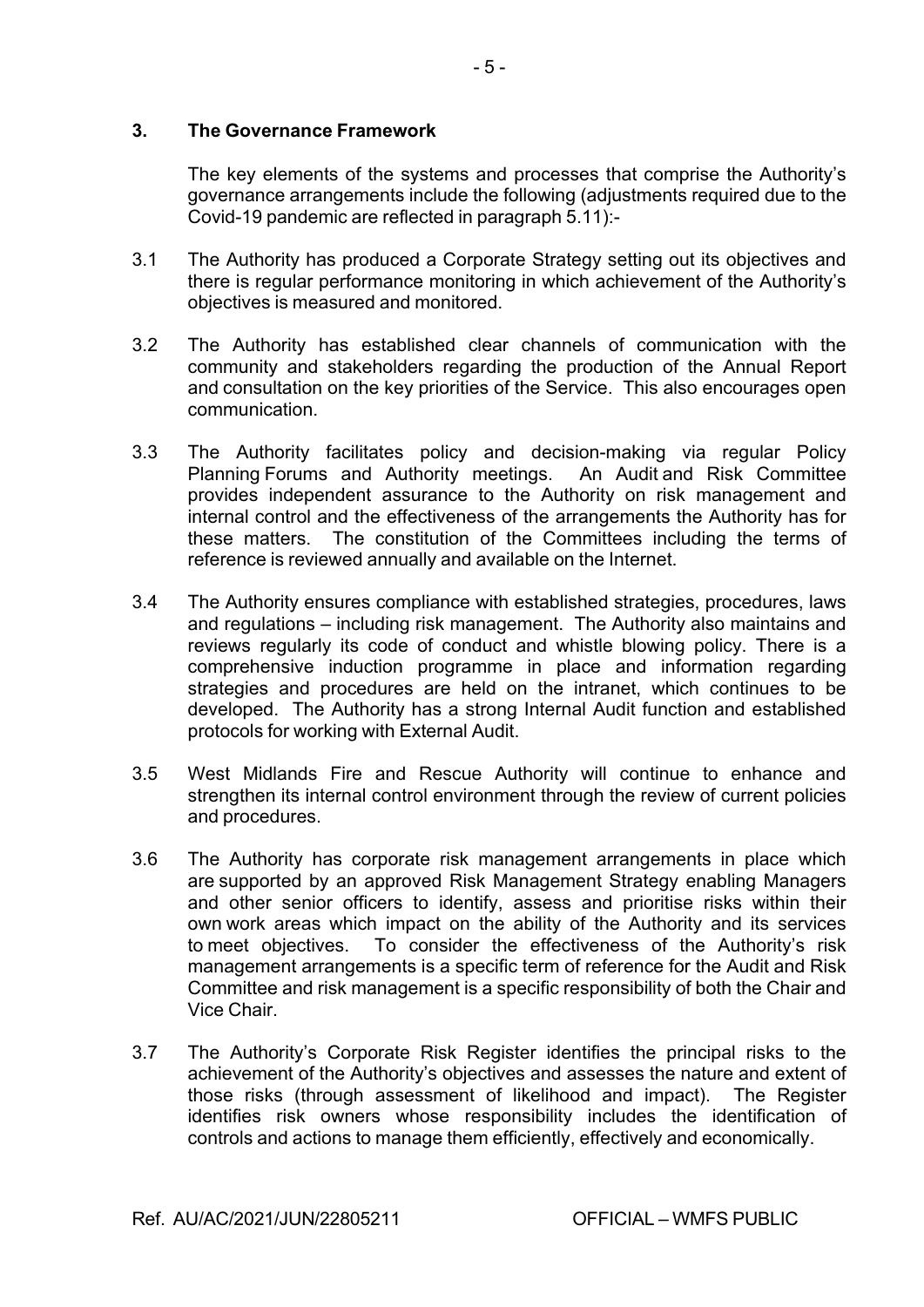- 3.8 The Authority ensures the economical, effective and efficient use of resources, and secures continuous improvement in the way in which its functions are exercised, by having regard to a combination of economy, efficiency and effectiveness as required by the Best Value duty. The Authority plans its spending on an established planning cycle for policy development, budget setting and performance management through the business planning process. This ensures that resources are aligned to priorities and secures best value from the resources that are available.
- 3.9 The Chief Financial Officer is a key member of the leadership team, helping to develop and implement the Authority's strategy. The Authority's financial system is an ORACLE based general ledger and management information system, which integrates the general ledger function with those of budgetary control and payments. Financial Regulations and Contract Procedure Rules are approved and regularly reviewed by the Authority. A rigorous system of monthly financial monitoring ensures that any significant budget variances are identified in a timely way, and corrective action initiated.
- 3.10 The Authority's performance management and reporting of performance management continues to be improved with a more focused Corporate Strategy, the setting of priorities and is supported by regular performance monitoring. Corporate performance is reported on a quarterly basis and this process provides officers and Members with the opportunity to share knowledge and understanding about key performance issues affecting services.
- 3.11 The Authority within its committee framework has an Appointment, Standards and Appeals Committee to promote high ethical standards amongst Members. This Committee leads on developing policies and procedures to accompany the Code of Conduct for Members and is responsible for local assessment and review of complaints about members' conduct. The Authority also has a Scrutiny Committee which undertakes performance management functions and informs policy development.
- 3.12 The Fire and Rescue National Framework for England sets out a requirement for Fire and Rescue Authorities to publish 'Statements of Assurance'. Specifically, Fire and Rescue Authorities must provide assurance on financial, governance and operational matters and show how they have had due regard to the expectations set out in their integrated risk management plan and the requirements included in this Framework. The Authority has approved the Statement of Assurance which is available on the Service's website.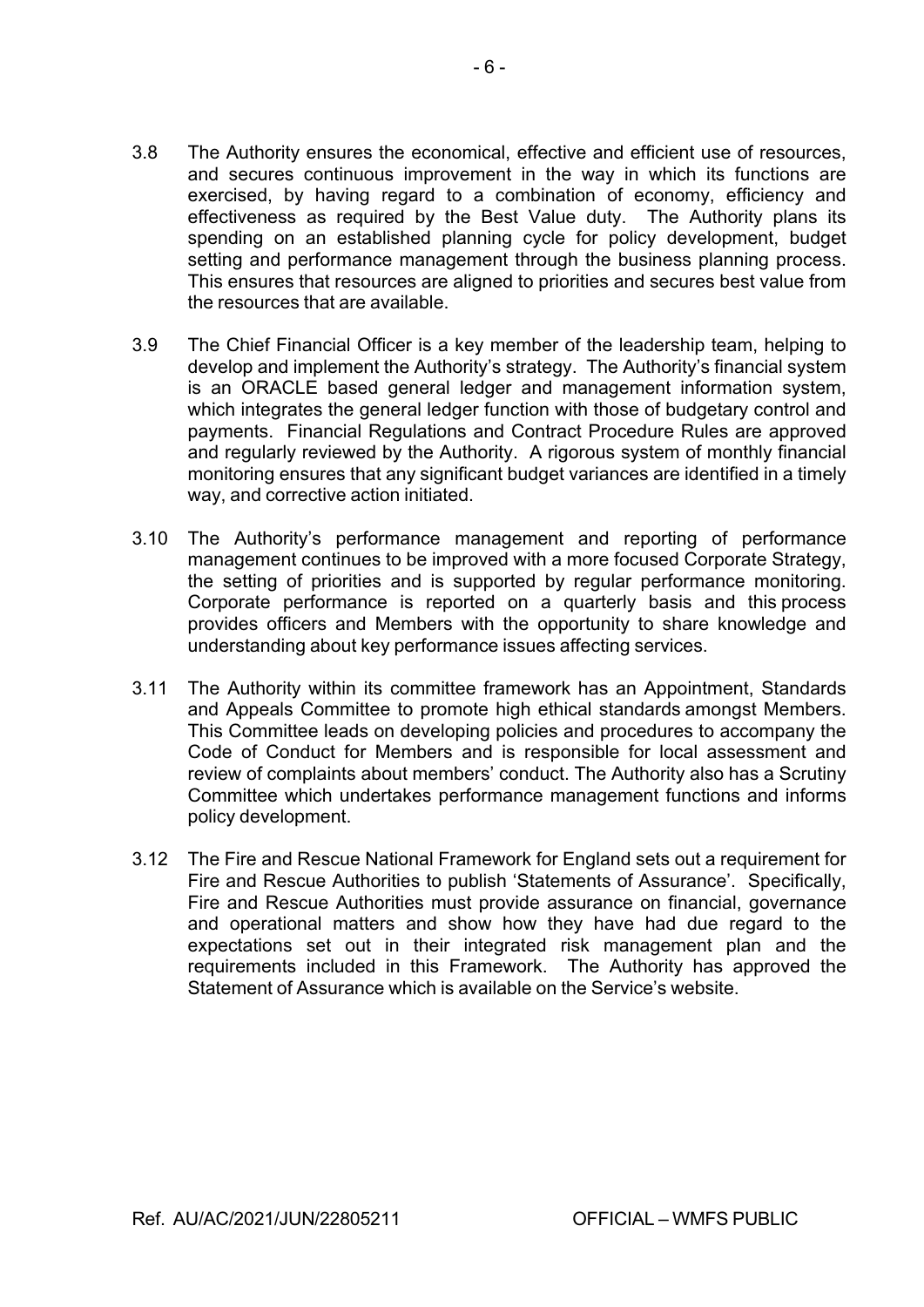### **4. Review of Effectiveness**

- 4.1 The Authority has responsibility for conducting, at least annually, a review of the effectiveness of its governance framework including the system of internal control. The review of effectiveness is informed by the work of the statutory officers and principal managers of the Authority who have responsibility for the development and maintenance of the governance environment, the internal audit annual report and comments made by the external auditors in their annual audit letter and other reports.
- 4.2 Section unit business plans contain a variety of performance indicators and targets that are regularly reviewed.
- 4.3 The Authority's political governance arrangements, which are appropriately reviewed by officers, set out the responsibilities of both Members and senior managers. In particular the Authority has identified the following statutory post holders:
	- Chief Fire Officer
	- **Treasurer**
	- Monitoring Officer

In addition to the statutory posts, the post of Clerk to the Authority has been maintained.

- 4.4 The arrangements for the provision of internal audit are contained within the Authority's Financial Regulations. The Treasurer is responsible for ensuring that there is an adequate and effective system of internal audit of the Authority's accounting and other systems of internal control as required by the Accounts and Audit Regulations 2015. The internal audit provision operates in accordance with the CIPFA Code of Practice for Internal Audit in Local Government. The Authority's Audit Plan is prioritised by a combination of the key internal controls, assessment and review on the basis of risk and the Authority's corporate governance arrangements, including risk management. The work is further supplemented by reviews around the main financial systems, scheduled visits to Authority establishments and fraud investigations. Internal Audit leads on promoting a counter-fraud culture within the Authority.
- 4.5 The resulting Audit Plan is discussed and agreed with officers of the Strategic Enabling Team and the Audit and Risk Committee and shared with the Authority's external auditor. Meetings between the internal and external auditor ensure that duplication of effort is avoided. All Authority Audit reports include an assessment of the adequacy of internal control and prioritised action plans to address any areas needing improvement.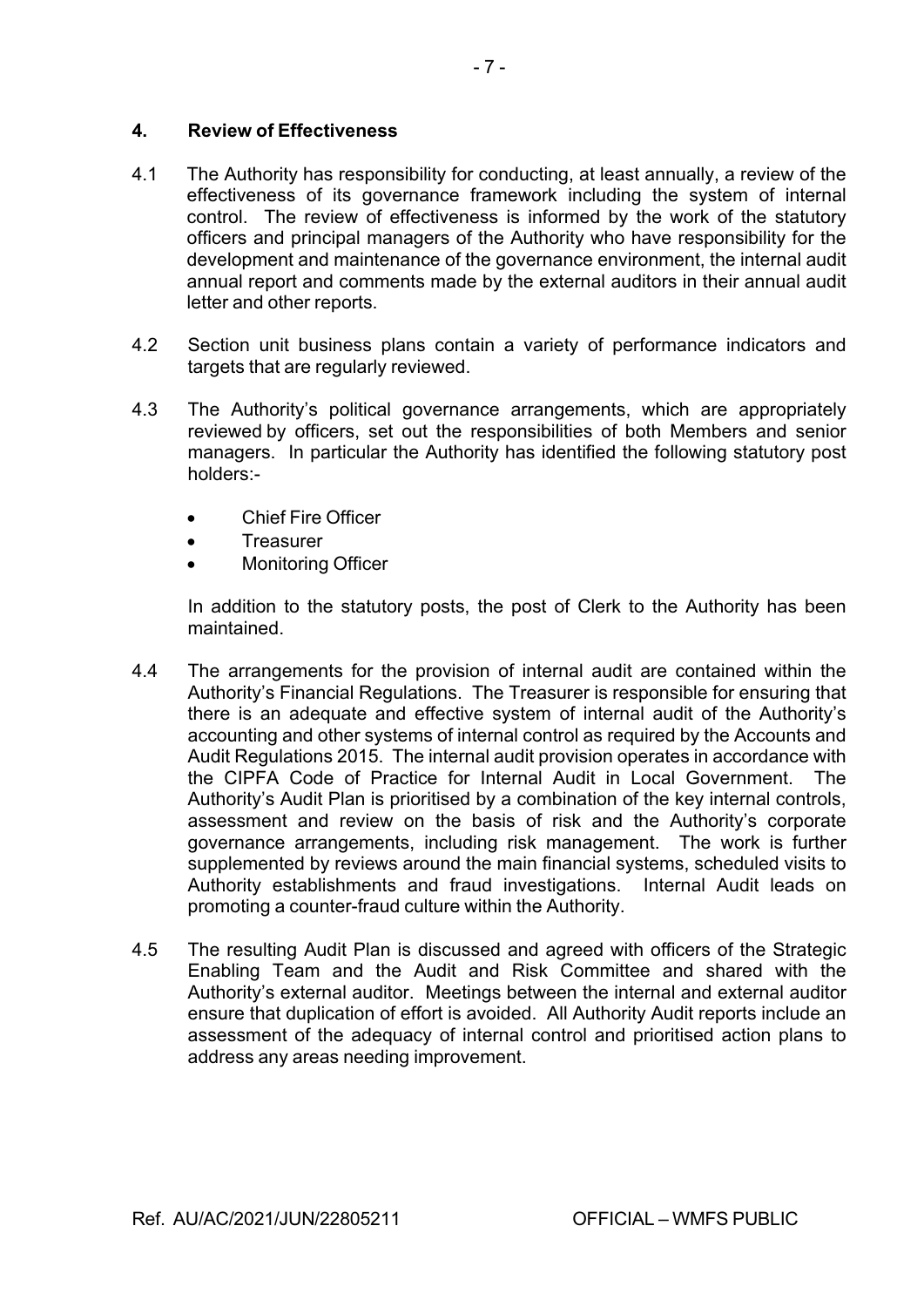- 4.6 The Authority's review of the effectiveness of the system of internal control is informed by:
	- The work undertaken by Internal Audit during the year;
	- The work undertaken by the external auditor reported in their annual audit;
	- Other work undertaken by independent inspection bodies.
- 4.7 From the work undertaken by Internal Audit in 2020/2021 the Internal Audit has given a 'reasonable assurance' that the Authority has adequate and effective governance, risk management and internal control processes. This represents an unqualified opinion and the highest level of assurance available to Audit Services. In giving this opinion it is recognised that assurance can never be absolute. The most that internal audit can provide is reasonable assurance that there are no major weaknesses in the Authority's governance, risk management and control processes.
- 4.8 The Authority is able to confirm that its financial management arrangements conform to the governance requirements of the CIPFA Statement on the Role of the Chief Financial Officer in Local Government.
- 4.9 Audit Services have reported and advised on the implications of the result of the review of effectiveness of the governance framework by the sources noted above and that the arrangements continue to be regarded as fit for purpose in accordance with the Authority's governance framework. The areas to be specifically addressed are outlined in 5.5.

### **5. Significant governance arrangements within the Authority**

- 5.1 West Midlands Fire & Rescue Authority has a legal duty to provide an efficient, safe and effective fire and rescue service. The key priorities are:
	- Prevention Safer and healthier communities
	- Protection stronger business communities
	- Response dealing effectively with emergencies
- 5.2 These form the basis of the Authority's Annual Plan 2020-23 which sets out the outcomes and priorities based on the Community Risk Management Plan and Medium-Term Financial Plan. The five-minute attendance standard lies at the heart of the Service Delivery Model. The model shows how staff provide the core prevention, protection and response services to make the West Midlands safer, stronger and healthier.
- 5.3 Grant Thornton, the Authority's External Auditors, published the Audit Findings Report for its 2019/2020 audit work which reported an unqualified opinion on the financial statements. It also issued an unqualified value for money conclusion stating that the Authority had proper arrangements in all significant respects to ensure it delivered value for money in the use of resources.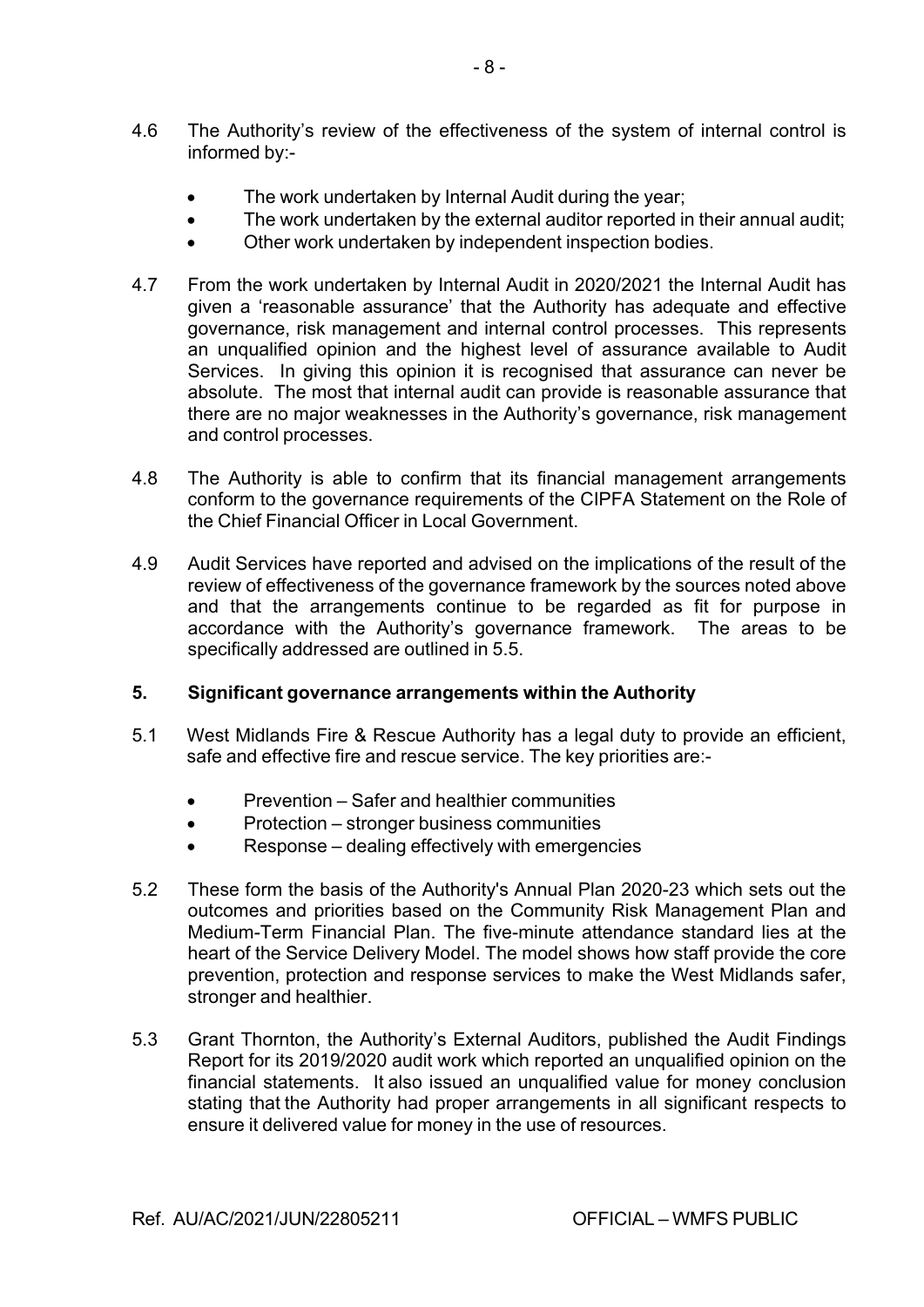- 5.4 Based on audit work undertaken during the year an Annual Internal Audit Report was presented to the Audit and Risk Committee on 7 June 2021, Audit work which was completed in 2020/2021 included:
	- Risk Management
	- Governance
	- Fire Stations Management of Fuel
	- Absence Management
	- Data Protection
	- Payroll
	- Accounts Receivable
	- Accounts Payable
	- Fixed Asset Accounting
	- Budgetary Control
- 5.5 As a result of these audits the following was identified as the main issue:

#### **Absence Management**

A review was undertaken to provide assurance of compliance with the requirements of the absence management policy. The review identified issues relating to:

- Examples were found of managers not following guidance on the recording of Fit notes (a Fit note is an official written statement from a doctor giving their medical opinion on a person's fitness for work) within the Authority's Human Resources (HR) management systems, including long term absences. In some cases, there was insufficient evidence to cover the total periods of sickness for these employees.
- One instance was found where a manager had made a decision outside of normal absence management procedures without seeking the advice of HR. This creates a risk that the Authority may not be able to demonstrate that actions are applied consistently and equitably.
- There was a lack of record keeping evidencing that an absence for an employee reaching a staged trigger, had been managed in accordance with the Authority's attendance management policy. There were certain mitigating circumstances, as responsibility for monitoring the absence had passed between manager's, but the root cause was that the necessary information had not been properly recorded and correctly updated to the required HR systems, and as such there was no clear trail of information to enable an informed handover to take place.
- There were no additional management checks on a sample of absences that had hit sickness triggers for compliance checking and monitoring.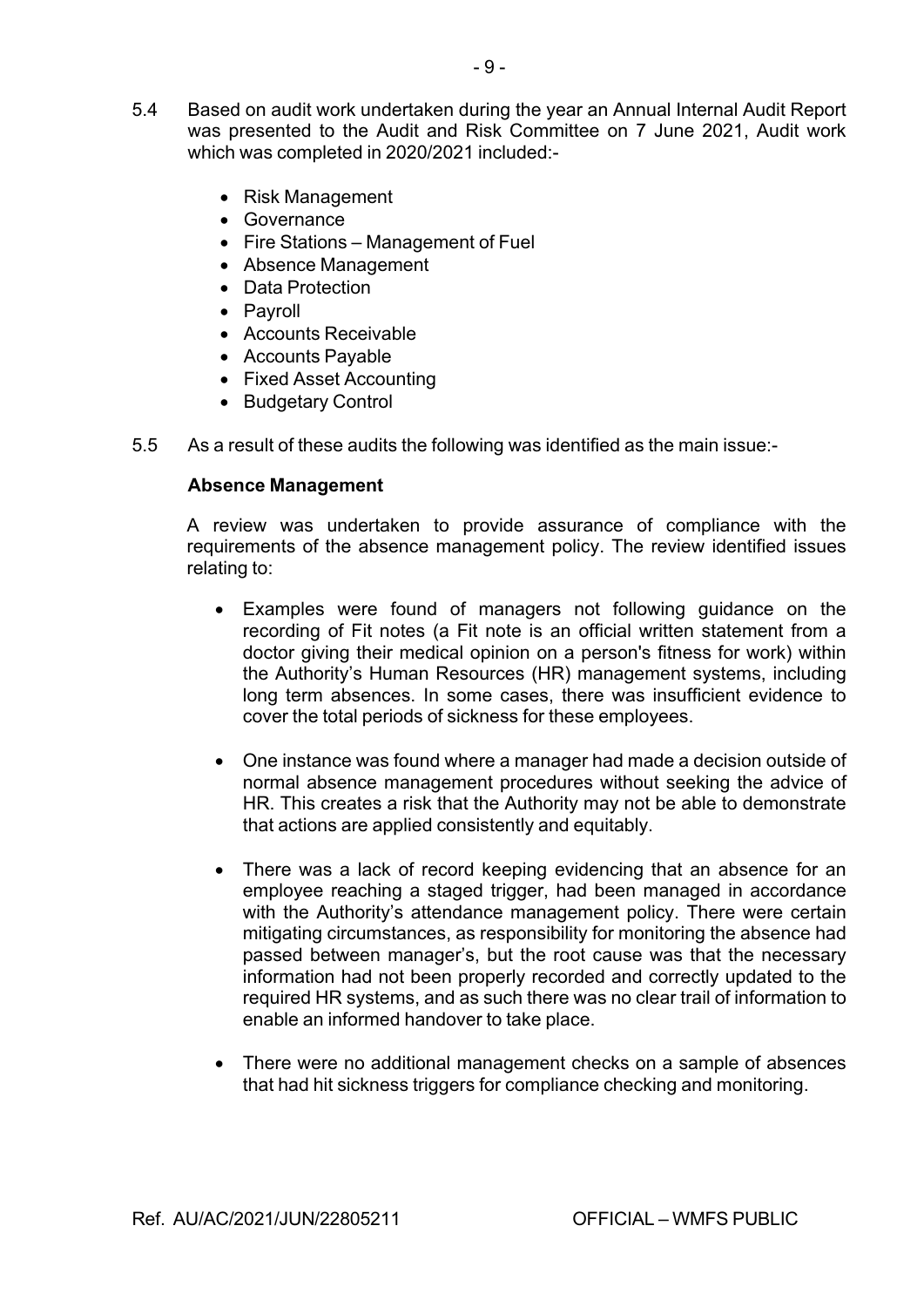- 5.6 The issues outlined above, together with any other issues highlighted in the Annual Internal Audit Report have been raised with relevant managers and actions have been taken to achieve improvements.
- 5.7 In February 2020, the Secretary of State for Ministry of Housing, Communities and Local Government (MHCLG) confirmed the Authority's funding settlement for 2020/21, which was a one-year settlement only.
- 5.8 In October 2020, the Treasury confirmed the decision of the Chancellor and Prime Minister that the Comprehensive Spending Review would only set departmental budgets for 2021/22 rather than the anticipated next three or four years, due to the economic disruption caused by Covid-19.
- 5.9 The funding settlement for 2021/22 was therefore also a one year only arrangement and in the Secretary of State for MHCLG settlement announcement there was no indication of further funding levels beyond 2021/22. In planning for the 2022/23 budget, for illustrative purposes a reduction of 5% was reflected in the overall core funding and a further 5% in 2023/24. It should be noted that this is a very provisional figure and there is the potential for the scale of reductions to be of a greater magnitude than this base assumption. Every 1% reduction in core funding represents a loss of circa £0.530m funding for the Authority.
- 5.10 With the anticipation of cuts to government funding continuing into future years, combined with pressures on Council Tax and business rate levels as a consequence of the Coronavirus pandemic, the Authority potentially faces considerable financial pressures which could result in difficulties to deliver an efficient and effective service, which in turn would increase the risk to the communities of the West Midlands. A key aim for the Authority is to therefore identify and deliver further Service efficiencies to ensure the ongoing stability of the Authority's financial position.
- 5.11 Covid-19 Governance Impact 2020/21

Since March 2020, the Coronavirus pandemic resulted in two nationwide lockdowns and an emergency response, which had impacts on the Authority's "business as usual" during 2020/21.

During the initial period of lockdown, the Authority invoked Decisions under Matters of Urgency (Section 17.1 Authority Standing Orders) enabling the continuity of decision making by the Chief Fire Officer and Chair of the Authority on items of strategic importance. Items agreed and subsequently reported to the Authority, when it reconvened following legislation approving virtual decisionmaking meetings, included:

- approval of the appointment of a Deputy Monitoring Officer,
- approval of the WMFS key performance targets.